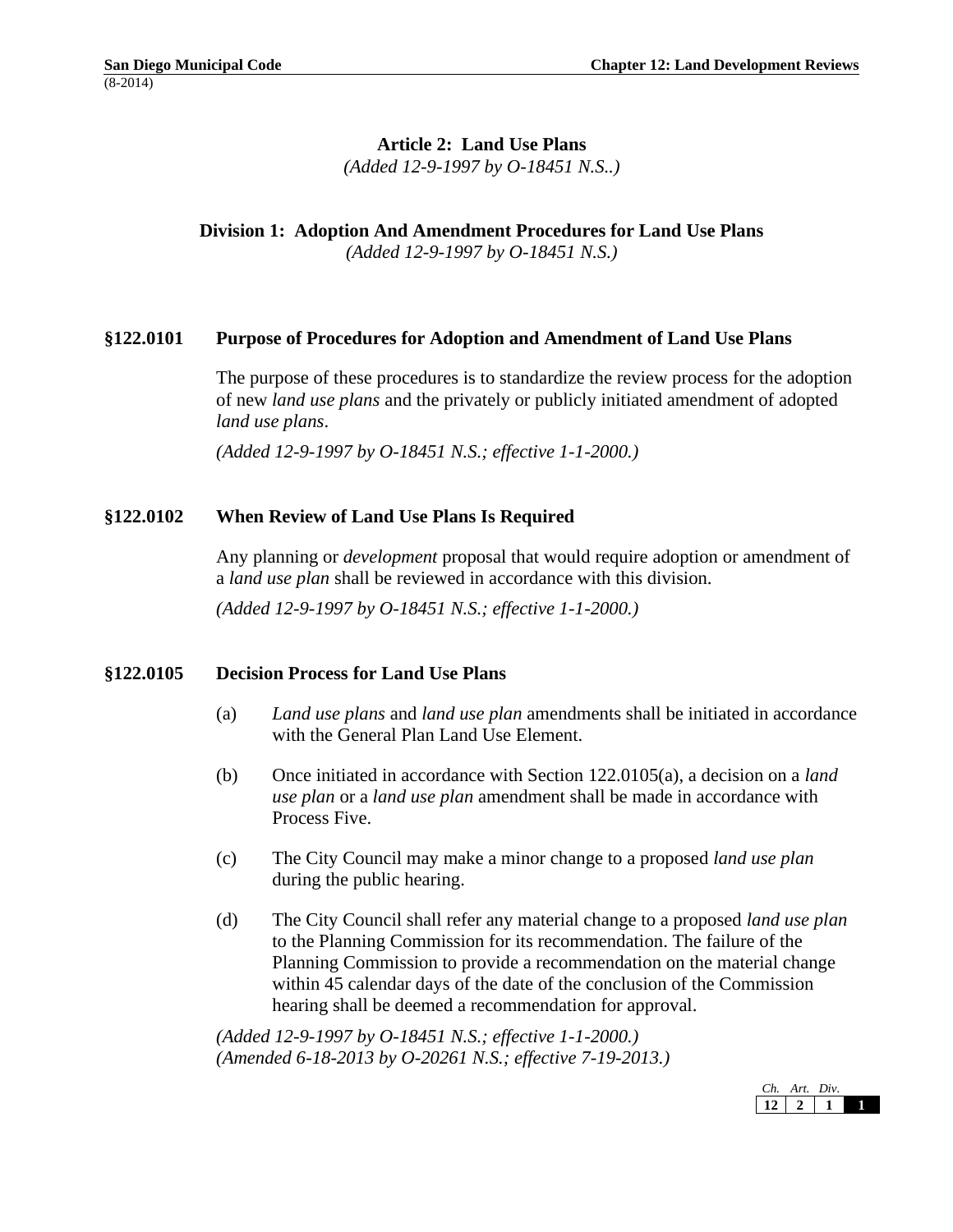### **§122.0106 Certification Requirements for Local Coastal Program Amendments**

- (a) Any new *land use plan* or amendment to an applicable land use plan that applies to property in the Coastal Overlay Zone constitutes an amendment to the *Local Coastal Program*.
- (b) Notice of availability. At least 6 weeks before the City Council hearing to approve or deny an amendment to the *Local Coastal Program*, the City Manager shall distribute a notice of availability in accordance with the applicable provisions of the California Coastal Act and Guidelines and shall make available to the public a review draft of the amendment language.
- (c) *Certification* of *Local Coastal Program* Amendments. An amendment to the City's *Local Coastal Program* must be certified by the California Coastal Commission in accordance with Coastal Commission regulations. If the Coastal Commission certifies the amendment with modifications, the City Council shall conduct a public hearing, noticed in accordance with Sections 112.0301(c) and 112.0305, to consider the modifications, no later than 6 months after the Coastal Commission action.

*(Added 12-9-1997 by O-18451 N.S.; effective 1-1-2000.)*